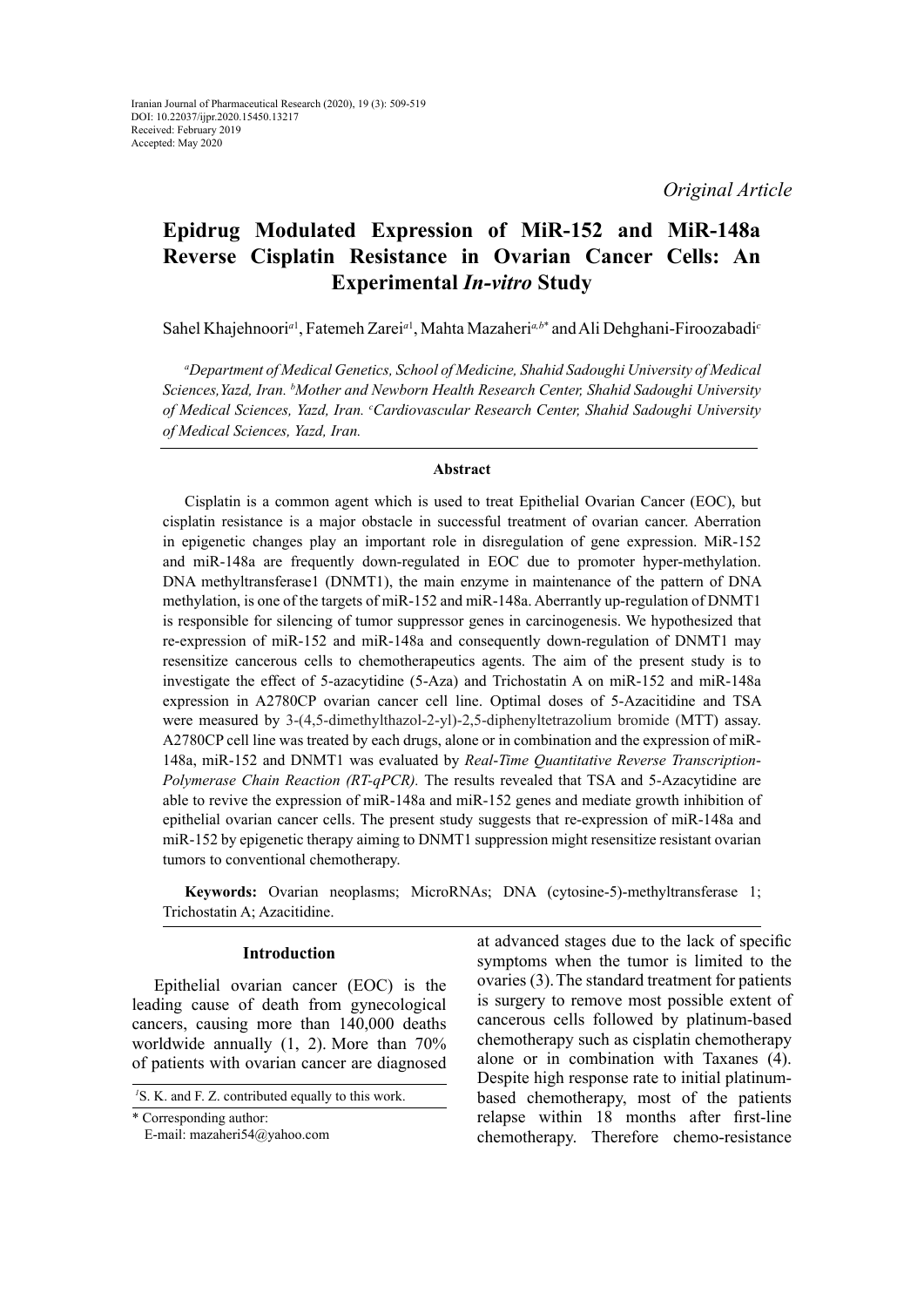is the main limitation of successful treatment for ovarian cancer (5). Finding the agents that are able to reverse chemo-sensitivity to cisplatin can promote long-term survival rate of ovarian cancer patients (6). The term epigenetics refers to heritable alterations in cellular phenotype, independent of changes in the deoxyribonucleic acid (DNA) sequence. Epigenetic mechanisms include histone modifications, DNA methylation, chromatin remodeling, and post-translational regulation of gene expression by micro-ribonucleic acid (miRNA) molecules. DNA methylation and histone deacetylation are two fundamental mechanisms involved in gene regulation and are catalyzed by DNA methyltransferases (DNMTs) and histone deacetylases (HDACs); respectively (7). Epigenetic aberrations are involved in ovarian cancer progression and drug resistance (8). Remarkable increased expression of DNA methyltransferases has been observed in cisplatin-resistant ovarian cancer (9). Despite genetic alterations, epigenetic abnormalities are potentially reversible and can be corrected (8). miRNAs are small endogenous non-coding RNAs that modulate gene expression mainly by binding to 3'UTR of target messenger RNA (mRNA) in order to either mRNA degradation or inhibition of protein translation. A number of miRNAs are related to the sensitivity of ovarian cancer cells to chemotherapeutic agents (10). MiR-152 and miR-148a belong to the same miRNA family and are downregulated in ovarian cancer (11).The principal mechanism of down-regulation of these miRNAs is hyper-methylation of the promoter region (12). Hyper-methylation in miR-148acoding region occurs in pancreas, breast and gastric cancers. In addition, high degree of methylation of the miR-152 CpG island is found in mixed-lineage leukemia (MLL), rearranged acute lymphoblastic leukemia, endometrial, and gastrointestinal cancers (13). It is also observed that miR-152 is significantly down-regulated in A2780 and SKOV3 resistant ovarian cancer cell lines. DNMT1, the main enzyme to maintain DNA methylation pattern during DNA replication and repair, is one of the most important validated targets of miR-152 and miR-148a (14). Inducing miR-152 and miR-148a expression can result in downregulation of DNMT1 and consequently upregulation of tumor suppressor genes. While DNMT and HDAC inhibitors can separately relieve epigenetic alterations, their synergic effects on silenced gene re-expression have also been verified (15).As a result, combining these two classes of epigenetic drugs with conventional therapies may be an efficient approach in resensitizing to chemotherapeutic agents. In this study for the first time the effect of Trichostatin A and 5-Azacytidine (5- Aza) on miR-148a and miR-152 expression in A2780CP ovarian cancer cell line was investigated.

#### **Experimental**

## *Cell lines and cell culture*

Human epithelial ovarian cancer cell line A2780S (NCBI Code: C461) and its derivative cisplatin resistant A2780CP (NCBI Code: C454) were obtained from Pasteur Institute of Iran. The cell lines were maintained in RPMI1640 medium (Gibco, USA), supplemented with 1% Antibiotic-Antimycotic solution (Inoclon, Iran), and 10% fetal bovine serum (FBS, Inoclon, Iran). Both cell lines were cultured in humidified atmosphere of 5%  $CO<sub>2</sub>$  at 37 °C.

# *Chemicals*

5-azacytidine (100mg, powder), Trichostatin A (5µM, ready-made solution), and MTT (3-(4, 5-Dimethyl-2-thiazolyl)-2,5 diphenyl-2H-tetrazolium bromide) dye (100 mg, powder) were provided from Sigma-Aldrich Co.,USA. MTT dye and 5-Aza were dissolved in phosphate buffered saline (PBS, Inoclon, Iran) and dimethyl sulfoxide (DMSO, Inoclon, Iran), respectively and stored at −20  $\rm{^{\circ}C}.$ 

## *Cell viability assay*

Cell viability was evaluated by The  $3-(4,5\text{-dimethylthazol-2-yl)-2,5$ diphenyltetrazolium bromide (MTT) assay. Briefly, A2780S and A2780CP cells were seeded at a density of  $1\times10^4$  cells/well into a 96 well plate and 24 h later incubated with 6 increasing concentrations of TSA (0.05, 0.1, 0.25, 0.5, 1, 2 µM) and 5-Aza (0.5, 1, 2.5, 5, 7.5, 10 µM) for 48 h to determine a dose-response curve. 100 μL MTT (0.5 mg/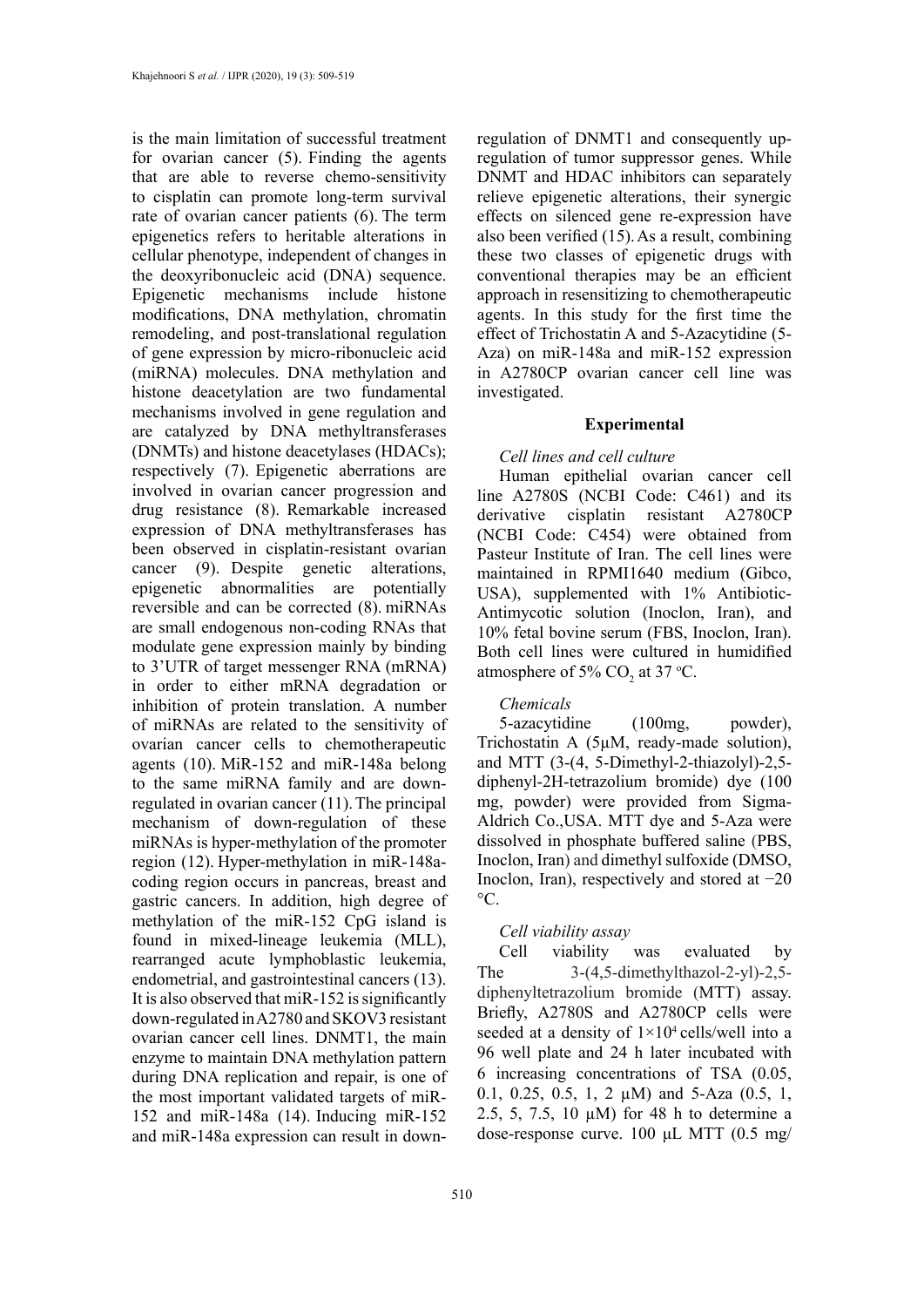mL) was supplemented to the appropriate wells, followed by 4 h incubation. The supernatant was then disposed. 100 μL of DMSO was added to each well to dissolve the precipitate. The absorbance of each well was measured using the microplate reader (BioTek Instruments, Inc, USA) at a wave length of 570 nm and 630 nm. Five wells were considered for each concentration, and two independent experiments were performed. Cell Viability was measured at different time points (24, 48 and 72 h), to determine optimal incubation time. Subsequently, the cell lines were treated in 6 well plates with the IC50 dose of each drug, alone and in combination at the optimal time to perform RNA extraction.

## *RNA extraction and polyadenylation*

Total RNA was purified using Trizol reagent (Invitrogen, USA) from A2780CP cells. 1 mL of Trizol was added to each well. After 5 min homogenizing and transferring to a microtube, 200 µL of chloroform was added and shaken vigorously; then incubated for three minutes at room temperature. Samples were centrifuged and the aqueous phase (~400 µL) was transferred to a microtube. 500 µL of isopropanol was added and incubated for 10 min. Following centrifugation, pellets were washed with 1 mL of cold 75% ethanol, centrifuged and resuspended in 40 µL of RNase free water. RNA was quantified and complementary DNA (cDNA) was immediately synthesized from total extracted RNA using a RevertAid™ First Strand cDNA Synthesis Kit (Thermo Fisher Scientific, USA). RNA polyadenylation was performed before cDNA synthesis for miRNA analysis. 2µL of total RNA was polyadenylated with ATP by poly (A) polymerase enzyme at 37 °C for 10 min, following the manufacturer's protocol using a Poly (A) Tailing Kit (ParsGenome, Iran). The poly (A) tailed RNA was used for RT-PCR reaction incubated for 60 min at 44  $\rm{^{\circ}C}$  followed by 85  $\rm{^{\circ}C}$  for 1 min for enzyme inactivation (according to ParsGenome MiR-Amp kit instructions). cDNA was subsequently held at -20 °C.

# *Real-time quantitative PCR (q-PCR)*

Real-time quantitative PCR was accomplished using Maxima SYBR Green quantitative polymerase chain reaction<br>(q-PCR) Master Mix (Thermo Fisher  $(q$ -PCR) Master Mix Scientific, USA). Amplification and detection of miR-148a, miR-152, and DNMT1 were carried out using the ABI 7500 Real-Time PCR system (Applied Biosystems, USA). *GAPDH* and *RNU6B* were considered as endogenous controls for mRNA and miRNA analysis, respectively. Primer sequences were as follows: DNMT1 forward: 5′-CACCAGGCAAACCACCATCAC-3′, DNMT1 reverse: 5′-AGCGGTCTAGCAACTCGTTCTC-3′, GAPDH forward: 5′-TGCACCACCAACTGCTTAGC-3′, GAPDH reverse: 5′-GGCATGGACTGTGGTCATGAG-3′, RNU6B forward: 5′-GCTTCGGCAGCACATATACTAAAAT-3′, RNU6B reverse: 5′-CGCTTCACGAATTTGCGTGTCAT-3′, MiR-148a forward: 5′-ATGCTCAGTGCACTACAGAA-3′, MiR-148a reverse: 5′-GTGCAGGGTCCGAGGT-3′(16), miR-152 forward: 5′-GGCAGTGCATGACAGAAC-3′, miR-152 reverse: 5′-CAGTGCGTGTCGTGGAGT-3′(14). The final volume of RT-qPCR reaction was 25 µL containing 12.5 µL SYBR Green Master Mix Reagent, Forward and reverse primers, cDNA  $(1\mu L)$  and DNase free water up to  $25\mu L$ . The PCR amplification condition of DNMT1 consists of 40 cycles at 95 °C for 5 seconds, 60 °C for 30 seconds, and 72 °C for 30 seconds. The PCR amplification condition of miR-148a and miR-152 consists of 40 cycles at 95 °C for 5 seconds, 64 °C for 20 seconds, and 72 °C for 30 seconds. The fold changes for expression of each gene were evaluated by the comparative threshold cycle (Ct) method using the formula  $2^{-(\Delta \Delta Ct)}$ .

## *Statistical analysis*

Statistical Package for the Social Sciences (SPSS version 22.0, USA) Software and GraphPad Prism 7.0 (GraphPad Software, USA) were used for analyzing the data and designing the graphs respectively. The differences between experimental groups were assessed using oneway analysis of variance (ANOVA), and the significance level was considered  $P \le 0.05$ .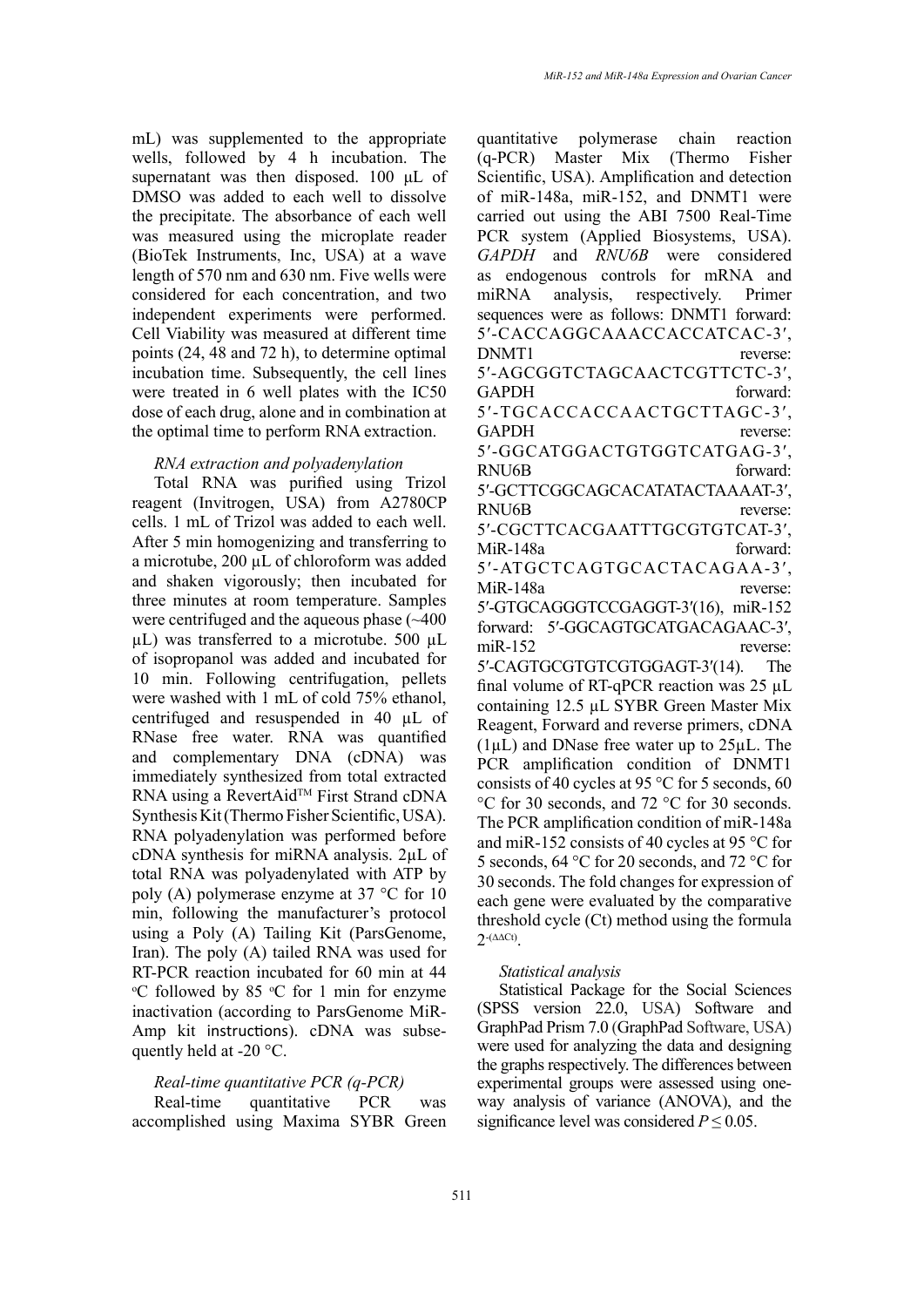## **Result**

# *A2780CP is resistant to Cisplatin-induced cell death*

We verified the cisplatin resistance of A2780CP cell line compared with its cisplatinsensitive parental A2780 cells by performing an MTT assay. As illustrated in the figure1, A2780CP cells have a round shape, while A2780S cells have a spindly appearance

and their proliferation activity is very high in comparison with A2780CP cells (Figures 1A and 1B). A2780S and A2780CP Cells were exposed to increasing concentrations of cisplatin (2-20  $\mu$ M and 5-50  $\mu$ M respectively) for 48 h. Dose response curve was plotted subsequently (Figures 1C and 1D). As expected, A2780CP cells were more resistant than A2780S cells (3-fold) (Figure 1E).



cell viability in ovarian cancer cell lines; C) A2780CP and; D) A2780S cells were subjected to a concentration gradient of cisplatin for 48 h and IC50 was determined by the MTT assay. The cell viability in terms of untreated control cells was expressed as percentages; the IC50 for A2780S cells. Each value represents the means  $\pm$  standard deviation (SD),  $**P \le 0.001$ . **Figure 1.** Morphology of A) A2780CP Cell Line and; B) A2780S Cell Line, 10x magnification. Determination of Cisplatin-mediated E) The IC50 of cisplatin in both cell lines was calculated and compared. The IC50 of cisplatin for A2780CP cells was 3 fold more than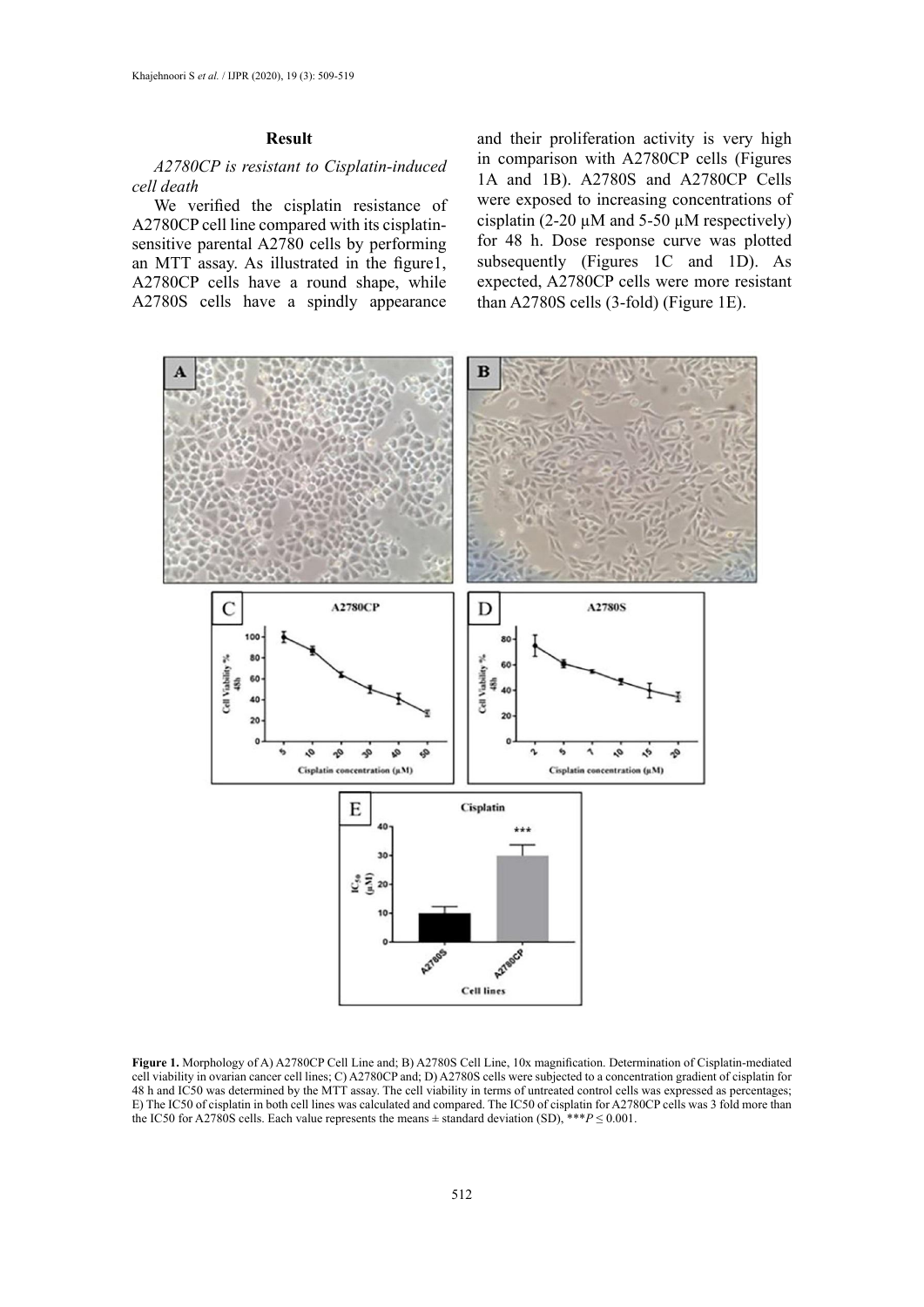## *Determination of half maximal inhibitory concentration of 5-Aza and TSA*

Cell viability of A2780CP cells in the presence of TSA and 5-Aza was assessed by MTT Assay. Dose response curves for two drugs were designed with doses ranging from 0.5  $\mu$ M to 10  $\mu$ M for 5-Aza and 0.05  $\mu$ M to 2 µM for TSA at 48 h (Figure 2A and 2B). The concentration leading to a 50% decrease in cell viability (IC<sub>50</sub>) was found to be 0.5 and 5  $\mu$ M for TSA and 5-Aza respectively. To evaluate whether cell viability of A2780CP cells is affected by the exposure time of the drugs, a time course assay (24, 48 and 72 h) was performed. Forty-eight hours was determined to be the optimal time of TSA and 5-Aza exposure (Figure 2C and 2D). The results of MTT assay demonstrated that 5-Aza and TSA mediate growth arrest of A2780CP cells in a concentration- and time-dependent manner.

## *Re-sensitivity of A2780CP cells to Cisplatin after treatment with TSA and 5-Aza*

A2780CP cell line was treated with 5 µM of 5-Aza and 0.5 µM of TSA separately and in combination followed by 10 µM of cisplatin.

As expected, A2780CP cells were resistant to Cisplatin toxicity, but the cells were resensitized to cisplatin-mediated cytotoxicity after treatment with TSA or/and 5-Aza (Figure 3).

# *The effect of TSA or 5-Aza on miR-148a and miR-152 expression*

To evaluate the effect of TSA or 5-Aza on miR-152 and miR-148a expression, A2780CP cells were treated with these drugs for 48 h. RT-qPCR analyses indicated that miR-148a expression in A2780CP cells was about 2-fold up-regulated by TSA compared with control DMSO-treated cells as shown in Figure 4A, while treatment with TSA could not revive miR-152 expression (Figure 4B). The expression of miR-148a was significantly upregulated after 48 h treatment with 5-Aza (19.8 fold). On the other hand, there was no increase in miR-152 expression in comparison with control DMSO-treated cells. An additional 72 h treatment with 5-Aza was carried out. However, no up-regulation of miR-148a and miR-152 expression was observed.



Figure 2. 5-Aza and TSA both inhibit the growth of A2780CP cells in a concentration and time-dependent manner.Cell viability of A2780CP cells was measured using MTT assay in the presence of TSA and 5-Aza. Cells were treated with various concentrations of A) 5-Aza and; B) TSA for 48 h. Cell viability in terms of untreated control cells was expressed as percentages. The IC50 obtained for 5-Aza and TSA was 5 µM and 0.5 µM respectively. Time course of drug treatment at a single dose of 5-Aza and TSA in A2780CP  $(\text{from 24 to 72 h})$ . treated cells displayed maximum growth inhibition in 72 h treatment. cell line was determined by MTT assay when cells were treated with **C**) 5-Aza (5 µM) and; D) TSA (0.5 µM), in different time points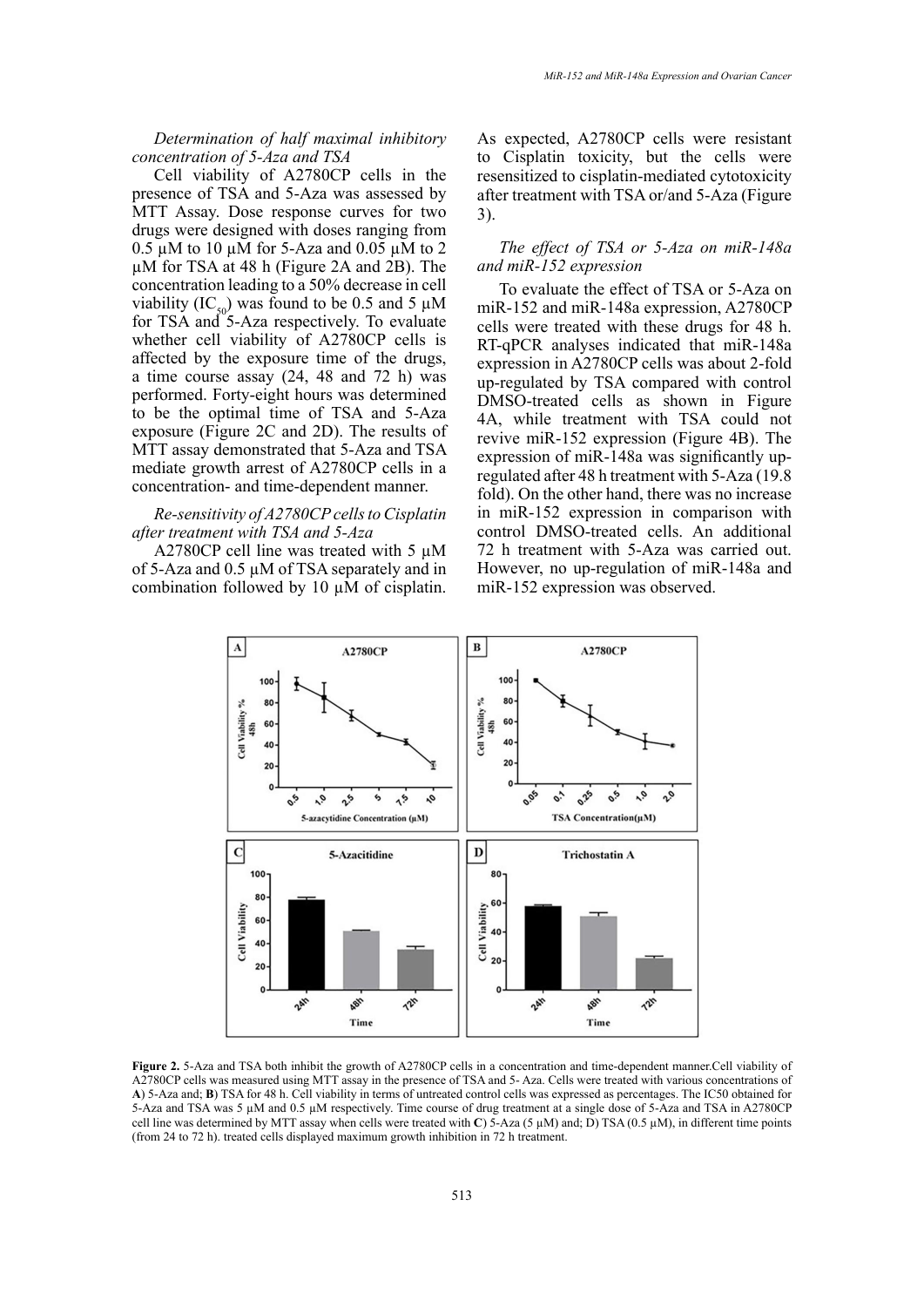

Figure 3. Effect of TSA, 5-Aza, and cisplatin alone or in combination on cell survival and morphology of A2780CP cell line. Morphology of A2780CP cells was observed using an optical inverted microscope (magnification, 10X). A) Treatment with 10 µM cisplatin could not inhibit A2780CP cells growth (96% cell viability) whereas; B) 48 h treatment with 5-Aza (5  $\mu$ M); C) 72 h treatment with 5-Aza (5  $\mu$ M) and; D) 48 h co-treatment with 5-Aza (5  $\mu$ M) and TSA (0.5  $\mu$ M) following 48 h with cisplatin could result in growth inhibition (65%, 33% and 12% cell viability; recpectively).



h and 5 µM 5-Aza for 48 h and 72 h separately and expression of A) miR-148a and; B) miR-152 was assessed by Real time PCR. Combination effect of TSA and 5-Aza on expression of C) miR-148a and; D) miR-152 was measured after cells were treated with represent mean±SD, for four independent experiments, \*\*\* $P \le 0.001$ . Figure 4. Effect of TSA, and 5-Aza on miR-148a and miR-152 expression. A2780CP cells were treated with 0.5  $\mu$ M TSA for 48 a combination of 0.5  $\mu$ M TSA for 48 h and  $\bar{5}$   $\mu$ M 5-Aza for 48 h and 72 h. RNU6B was considered as the internal control. Values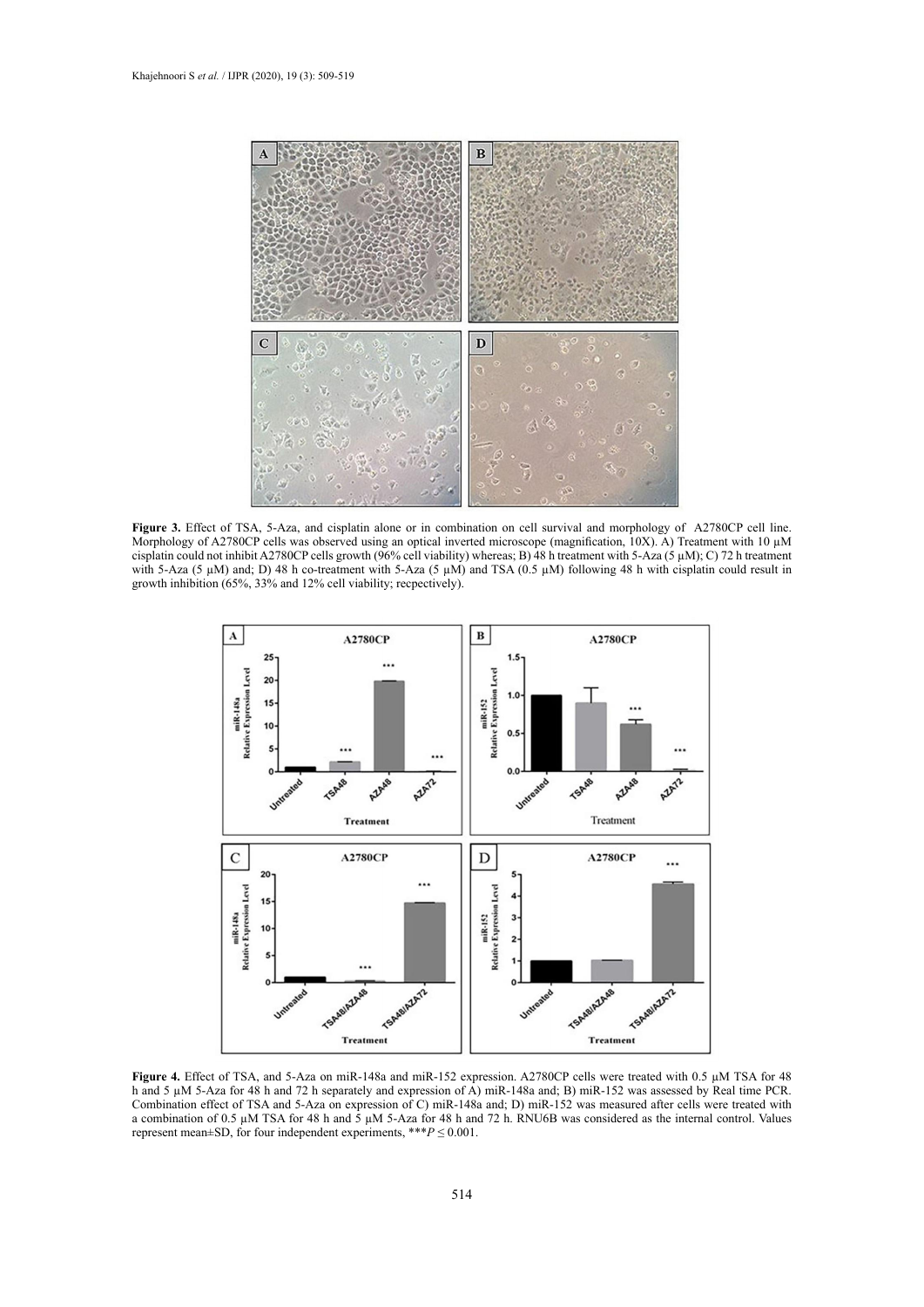

combination with  $0.5 \mu$ M TSA for 48 h and 5  $\mu$ M 5-Aza for 4 h and 72 h. Expression of DNMT1 and GAPDH (as the internal control) was assessed by Real time PCR. Values represent mean  $\pm$  standard deviation (SD), for four independent experiments \*P  $\leq$  0.05, \*\*P time PCR. Values represent mean ± standard deviation (SD), for four independent experiments \**P* ≤ 0.05, \*\**P* ≤ 0.01, \*\*\**P* ≤ 0.001. **Figure 5.** DNMT1 expression in A2780CP cell line after treatment with TSA and 5-Aza. A2780CP cells were treated separately or in  $\leq 0.01$ , \*\*\**P*  $\leq 0.001$ .

# *The effect of TSA and 5-Aza combination on miR-148a and miR-152 expression*

The effect of a simultaneous exposure of A2780CP cells to 5-Aza and TSA was investigated to evaluate whether the combination of both agents induces a greater reactivation of miR-152 and miR-148a than treatment with each one alone. Up-regulation of both miR-152 and miR-148a was only observed after co-treatment with TSA for 48 h and 5-Aza for 72 h (Figures 4C and 4D).

# *DNMT1 expression in A2780-CP cell line after treatment with TSA and 5-Aza*

DNMT1 expression was significantly suppressed in A2780CP cells when treated with TSA or 5-Aza for 48 h alone, while a 3-fold up-regulation was observed in 5-Aza treatment for 72 h. Furthermore, DNMT1 expression was decreased in co-treatment with TSA for 48 h and 5-Aza for 48 h or 72 h (Figure 5).

## **Discussion**

Cisplatin is the first-line chemotherapeutic agent for many malignancies including ovarian cancer. Cisplatin forms DNA adducts which inhibit DNA and RNA polymerases, interfere with DNA replication and transcription, and ultimately trigger apoptosis (17). Ovarian cancer is the most common gynecological

malignancy after breast cancer in women older than 40 years old particularly in developed countries (18). One of the most promising strategies for overcoming chemoresistance in ovarian cancer is combining cisplatin therapy with other agents that enhance the anticancer effect of cisplatin (14).

DNA hypermethylation and histone deacetylation have a major role in ovarian cancer chemo resistance, through silencing of drug resistance associated genes. Therefore, the inhibition of these epigenetic pathways can result in gene re-expression and consequently resensitization to chemotherapeutic agents (8). Our results revealed that 5-Aza and TSA can inhibit growth of ovarian cancer A2780 cells in a concentration and time dependent manner. 5-Azacytidine is a DNA methyltransferase inhibitor that was approved in 2004 by the Food and Drug Administration (FDA) for the treatment of myelodysplastic syndromes (MDS). 5-Aza can decrease the DNA methylation level and regulate the gene expression through reducing the bioactivity of DNA methyltransferase enzymes by trapping them for proteasomal degradation (19). TSA is an antifungal antibiotic which inhibits class I and II HDAC enzymes by chelating zinc ion at the active site (20). Previous studies indicated that histone deacetylation in hyper-methylated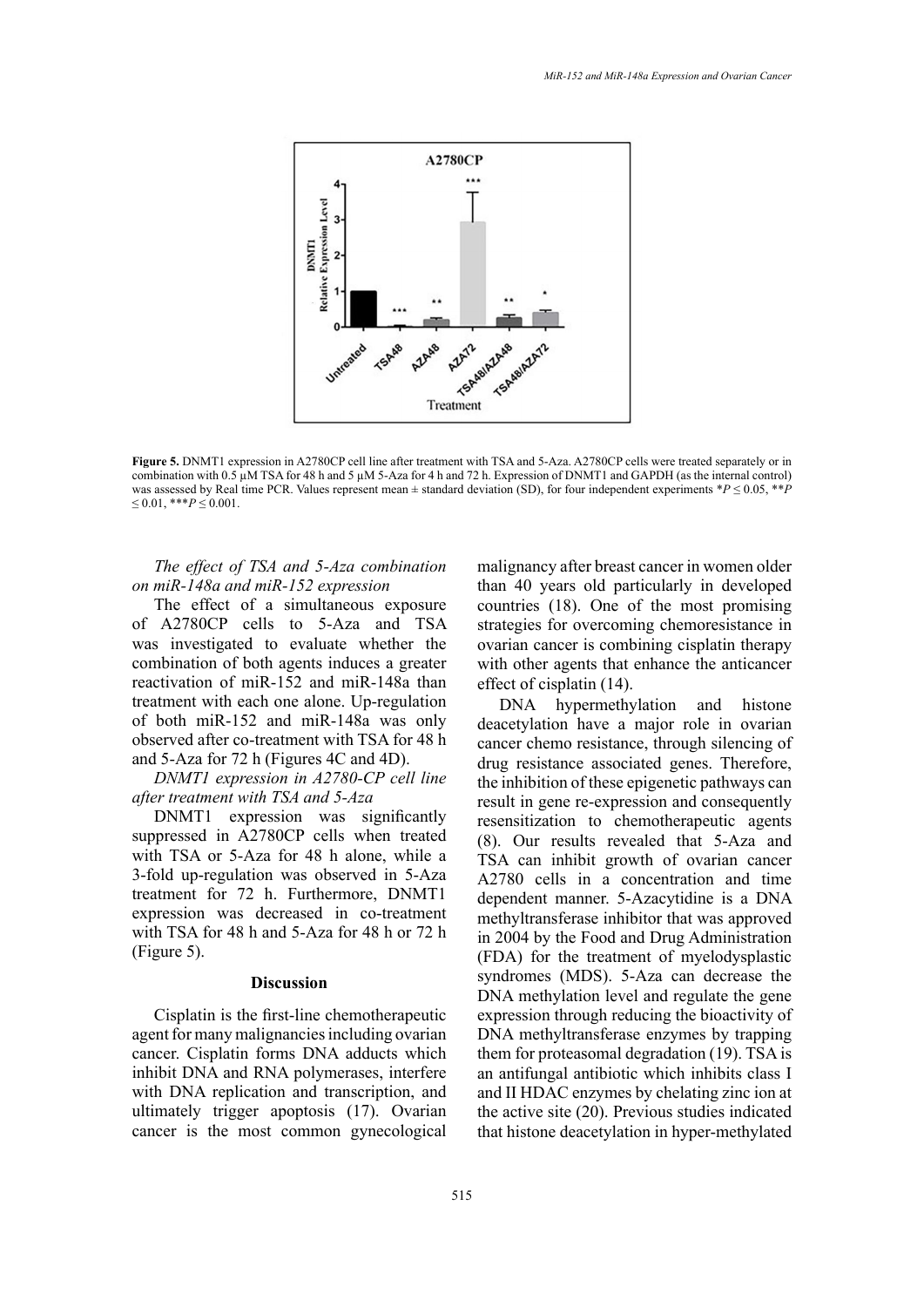genes could result in gene inactivation while acetylation of histones could not lead to reexpression of silenced genes (21). It has been claimed that TSA promotes Bax-dependent apoptosis in cisplatin-resistant ovarian cancer cells by up-regulation of p-73 (22).

 MiRNAs are small regulatory RNAs that are aberrantly expressed in different cancer types; (23) and their role is demonstrated in the development of drug resistance (24). A number of studies have asserted that overexpression of some specific miRNAs can enhance the sensitivity of ovarian cancer cells to chemotherapeutic agents. Chen *et al* reported that transfection of miR-133b into paclitaxel and cisplatin resistant ovarian cancer cell lines results in increased sensitivity to paclitaxel and cisplatin (25). In the other study, treatment with miR-142-5p mimic enhanced cisplatininduced apoptosis in ovarian cancer cells (26).

Many evidences show that miR148/152 family members act as tumor suppressor miRNAs and are down-regulated in many types of cancers as well as ovarian cancer (13). MiR-148a targets various genes which affect a series of biological processes such as proliferation (IGF-IR, ROCK1, IRS1 and ERBB3), apoptosis (BCL-2), metastasis, and invasion (SMAD2, WNT1/10B, and USP4) (27). Additionally, MET, TGFα, FGF2, CD151, and MMP3 are some of the oncogenic targets of miR-152 in human cancers; by targeting these genes, miR-152 leads to inhibition of cell proliferation and tumor metastasis (12). It has been demonstrated that decreased expression of miR148a/152 is in association with increased tumor size and stages in gastric cancer (28). It has also been observed that the lower expression of these miRNAs is inversely correlated with stage and lymph node status of breast cancer tumors (29). Down-regulation of miR-148a and miR-152 leads to overexpression of DNMT1, promoting DNA methylation which could result in suppression of genes involved in chemo-resistance. Several genes silenced by promoter DNA hypermethylation such as MLH1, SULF1, SFRP, TNFRSF10A, UCHL1, and CLDN4 are related to platinum resistance in ovarian cancer. These genes are principally involved in DNA repair, apoptosis, cell growth, and invasion (30). Restoration of these tumor

suppressor genes could contribute to the resensitization of resistant ovarian cancer cells to platinum-based chemotherapeutic agents. Down-regulation of DNMT1 as a direct target of miR-148a and miR-152 by a negative feedback can result in higher expression of these miRNAs. Such a regulatory circuit has been reported in breast cancer; (29) and might exist in ovarian cancer as well. In the present study, expression levels of miR-148a and miR-152 in A2780CP ovarian cancer cell line was investigated after treatment with TSA and 5-Aza using Real-Time PCR. We hypothesized that up-regulation of miR-148a and miR-152 by treatment with 5-Aza and TSA could reverse cisplatin resistance through DNMT1 suppression in ovarian cancer and miR-148a and miR-152 downregulation might be due to DNA methylation and histone de-acetylation. DNMTs and HDACs strengthen the effect of each other in transcriptional suppression. Methylated DNA recruits HDACs either through methyl-CpG binding proteins or directly by DNMTs (31). Therefore, combination use of DNMTi and HDACi may improve the limited anticancer efficacy observed with either therapeutic class alone. We observed that miR-148a was re-expressed in cisplatin-resistant cells when treated with 5-Aza and TSA alone and in combination; while miR-152 was only reexpressed when treated with a combination of these two drugs in comparison with control group. Surprisingly, miR-148a up-regulation after treatment with TSA for 48 h and 5-Aza for 72 h in association, was lower than treatment with 5-Aza for 48 h alone. These data indicate the potential of 5-Aza and TSA to reverse the expression of miR-148a and miR-152. The study by Cacan *et al.*, consistent with our observations, demonstrated that 5-aza-CdR and TSA treatment both enhance RGS10 (an important regulator of chemoresistance in ovarian cancer) expression and cisplatin-mediated cell death significantly in A2780CP ovarian cancer cell line alone and in combination. Further investigation demonstrated the contribution of HDAC1 and DNMT1 to silencing of RGS10 during acquired chemo-resistance and revealed the importance of HDAC1 and DNMT1 inhibition as an assistant therapeutic approach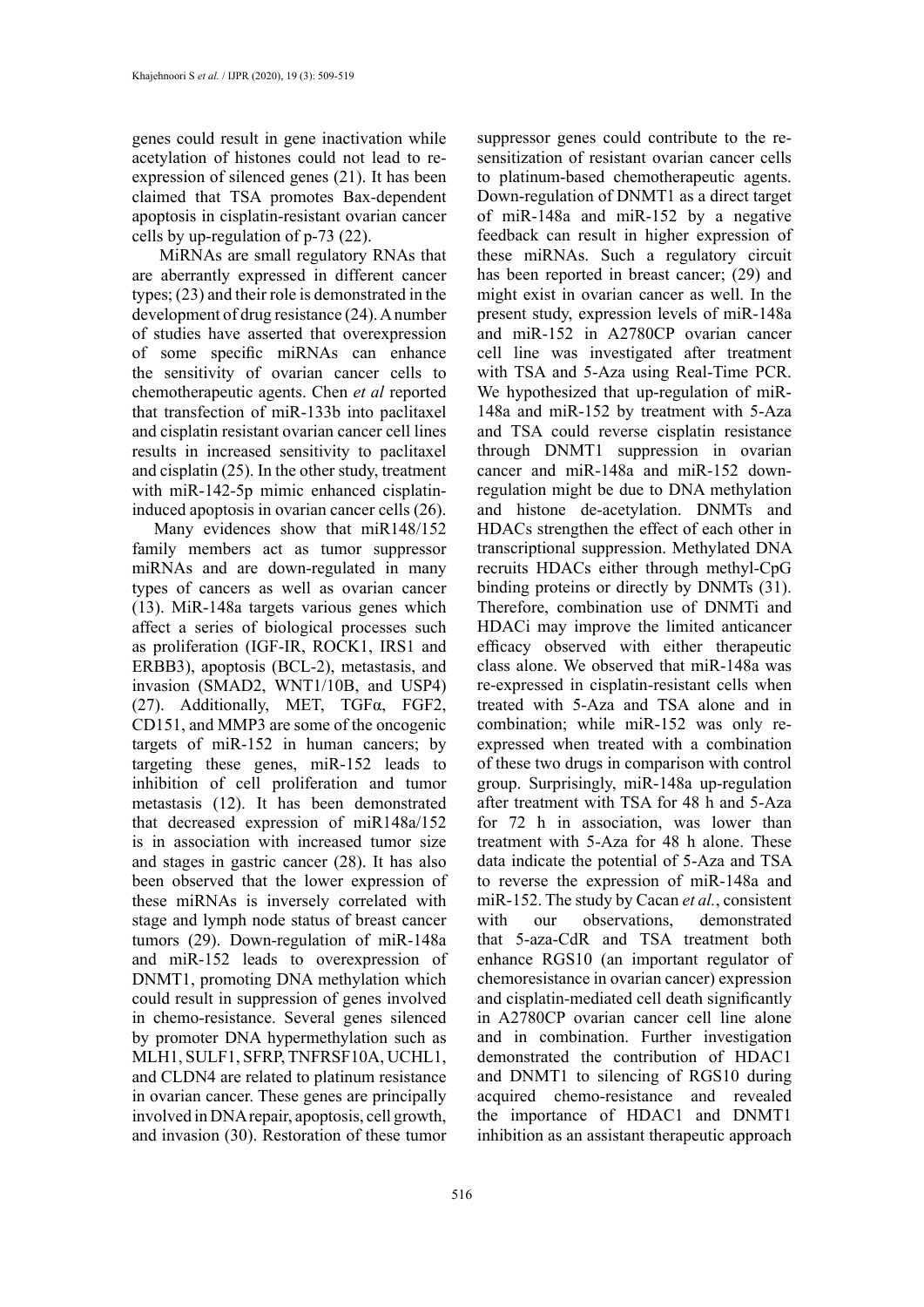to overcome ovarian cancer chemo-resistance (32). In another study on endometrial cancer cell lines it was revealed that hypermethylated miR-137 was overexpressed after co-treatment with 5-aza-CdR and TSA, more effective than treatment with each epidrug individually (33). Liu *et al* ,found that TSA and TSA plus 5-Aza treatment could significantly up-regulate RhoB and mediate apoptosis of SKOV3 and A2780 ovarian cancer cells, while 5-Aza could not do it alone (34). In a recent study it was reported that 5-aza-CdR and TSA can significantly downregulate DNMT1 and HDAC1 and up-regulate p21, p27, and p57 genes expression in colon cancer SW480 cell line separately but their joint application was not investigated (35).

We demonstrated that miR-152 and miR-148a in cisplatin resistant A2780 cell lines were up-regulated after treatment with 5-Aza and TSA and consequently down-regulation of DNMT1 was observed. Even though DNMT1 is a direct target of miR-148a and miR-152, treatment-mediated up-regulation of the other hyper-methylated miRNAs targeting DNMT1 such as miR-185 on downregulation of this gene should not be ignored. Xiang *et al* ,revealed that over-expression of miR-152 and miR-185 leads to cisplatin sensitivity mainly through direct targeting of DNMT1(14). We observed no significant up-regulation in miR-152 expression after treatment with DNMTi, 5-Aza. Our result is in consistent with their study that reported no significant change in miR-152 expression after treatment with 5-aza-CdR, a nucleoside analog inhibitor of DNA methyltransferases, in cisplatin-resistant A2780 and SKOV3 ovarian cancer cell lines. DNMT1 expression was interestingly down-regulated after 72 h treatment with 5-Aza; such an effect could be probably resulted from de-methylation of hyper-methylated transcription factors, after treatment with 5-Aza which consequently induces the expression of DNMT1. Examples of such hyper-methylated transcription factor genes are HOXA5; (36) and members of the GATA family (37). Findings of this study suggest an understanding of mechanisms by which epigenetic therapeutic options might provide a new approach to the treatment of ovarian chemo-resistance. In a recent study it was determined that combining DNMTi and HDAC6i upregulates expression of interferon stimulated genes and cytokines significantly more than each epigenetic drug individually in several cisplatin-resistant ovarian cancer cell lines. Thus it increases anti-tumor immune signaling from cancer cells (38). Combined with platinum-based agents, DNA methyltransferase, and histone deacetylases inhibitors can sensitize resistant ovarian cancer cell lines to these chemotherapeutic agents and the same effect may be observed in animal models and the patients with recurrent ovarian cancer. Although the present study focused on miR-152 and miR-148a, some other microRNAs are likely to be involved in cisplatin resistance.

# **Conclusion**

In conclusion, in this study we demonstrated that the two epigenetic modifiers, TSA and 5-Aza, depending on treatment condition (time of exposure and applying epidrugs alone or in combination), can result in re-expression of miR-148a and miR-152 in cisplatin-resistant A2780CP ovarian cancer cells.

Therapeutic strategies targeting specific miRNAs based on epigenetic intervention might provide novel approaches for cancer therapy in the future. The nonspecific activation of genes by epidrugs may limit clinical application of these agents; however designating an optimal drug administration is necessary to achieve an optimal treatment outcome.

## **Acknowledgements**

The authors would like to appreciate Yazd University of Medical Sciences for financial support of this research.

## **References**

- )1( Jemal A, Siegel R, Ward E, Hao Y, Xu J and Thun M. Cancer statistics. *CA:Cancer J.Clin.* (2009) 59: 225-49
- )2 ( Kamali M, Hamadani S, Neamatzadeh H, Mazaheri M, Shehneh MZ, Gilani MM and Haghighi F. Association of XRCC2 rs3218536 polymorphism with susceptibility of breast and ovarian cancer: a systematic review and meta-analysis. *Asian Pac. J. Cancer Prev.* (2017) 18: 1743-49.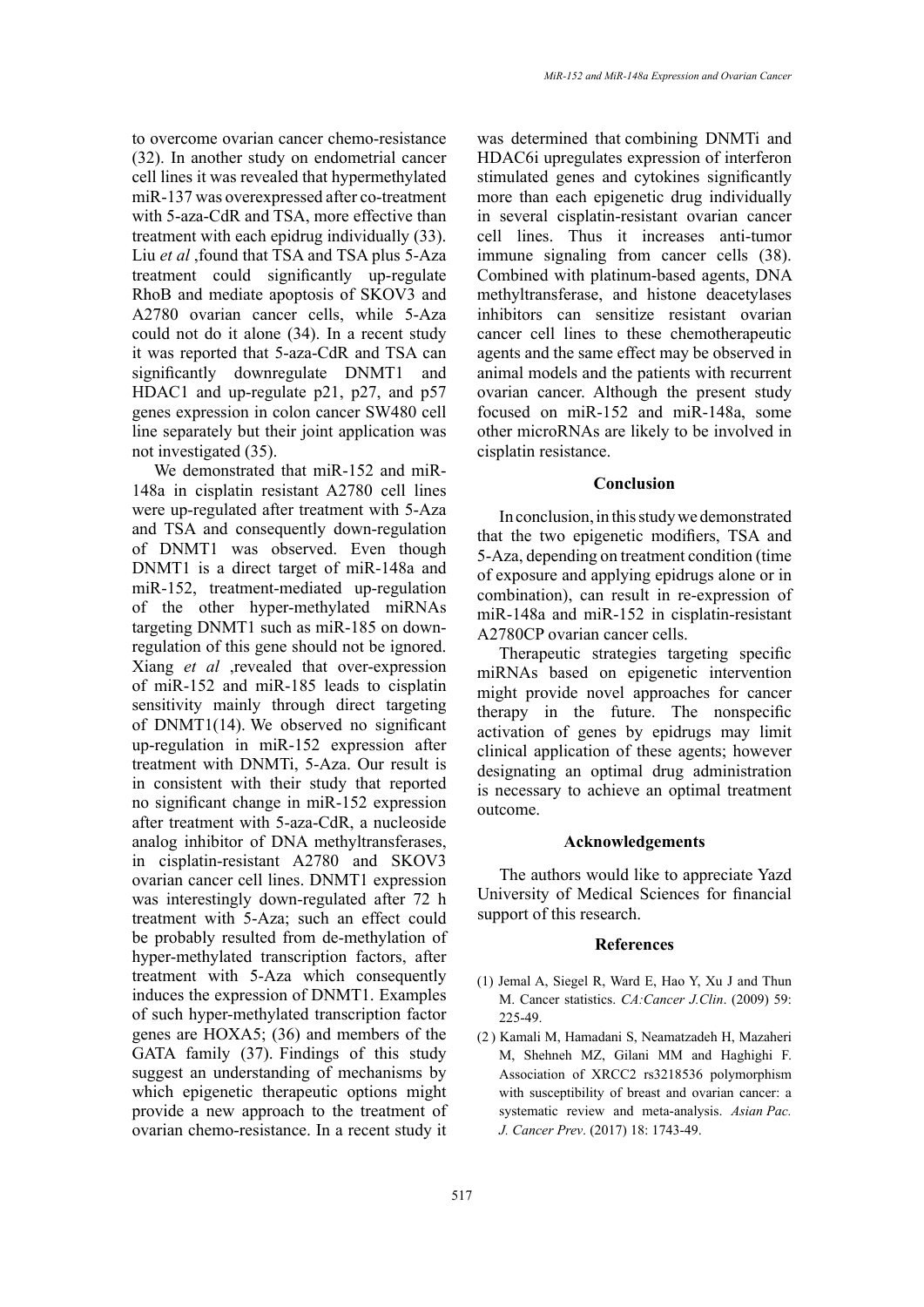- )3( Cannistra SA. Cancer of the ovary. *N. Engl. J. Med*. )2004( 351: 2519-29.
- )4 ( Vaughan S, Coward JI, Bast RC, Berchuck A, Berek JS, Brenton JD, Coukos G, Crum CC, Drapkin R, D Etemadmoghadam, Friedlander M, Gabra H, Kaye SB, Lord CJ, Lengyel E, Levine DA, McNeish IA, Menon U, Mills GB, Nephew KP, Oza AM, Sood AK, Stronach EA, Walczak H, Bowtell DD and Balkwill FR. Rethinking ovarian cancer: recommendations for improving outcomes. *Nat. Rev. Cancer*. (2011) 11: 719-25.
- $(5)$  Liu X, Chan D and Ngan H. Mechanisms of chemoresistance in human ovarian cancer at a glance. *Gynecol. Obstet.* (2012) 2: 100-104.
- )6( Balch C, Huang TH-M, Brown R and Nephew KP. The epigenetics of ovarian cancer drug resistance and resensitization. Am. J. Obstet. Gynecol. (2004) 191: 1552-72.
- )7 ( Hatziapostolou M and Iliopoulos D. Epigenetic aberrations during oncogenesis. *Cell. Mol. Life Sci*. )2011( 68: 1681-702.
- (8) Balch C, Fang F, Matei DE, Huang TH-M and Nephew KP. Minireview: epigenetic changes in ovarian cancer. *J. Endocrinol.* (2009) 150: 4003-11.
- )9( Li M, Balch C, Montgomery JS, Jeong M, Chung JH, Yan P, Huang TH, Kim S and Nephew KP. Integrated analysis of DNA methylation and gene expression reveals specific signaling pathways associated with platinum resistance in ovarian cancer. *BMC Med. Genomics.* (2009) 2: 34.
- )10( Gadducci A, Sergiampietri C, Lanfredini N and Guiggi I. Micro-RNAs and ovarian cancer: the state of art and perspectives of clinical research. *Gynecol. Endocrinol.* (2014) 30: 266-71.
- $(11)$  Zhou X, Zhao F, Wang Z-N, Song Y-X, Chang H, Chiang Y and Xu H. Altered expression of miR-152 and miR-148a in ovarian cancer is related to cell proliferation. *Oncol. Rep.* (2012) 27:447-54.
- $(12)$  Liu X, Li J, Oin F and Dai S. miR-152 as a tumor suppressor microRNA: Target recognition and regulation in cancer. *Oncol Lett*. (2016) 11: 3911-16.
- )13( Chen Y, Song Y-X and Wang Z-N. The microRNA-148/152 family: multi-faceted players. *Mol. Cancer* (2013) 12: 43.
- )14( Xiang Y, Ma N, Wang D, Zhang Y, Zhou J, Wu G, Zhao R, Huang H, Wang X, Qiao Y, Li F, Han D, Wang L, Zhang G and Gao X. MiR-152 and miR-185 co-contribute to ovarian cancer cells cisplatin sensitivity by targeting DNMT1 directly: a novel epigenetic therapy independent of decitabine. *Oncogene* (2014) 33: 378-86.
- )15( Thurn KT, Thomas S, Moore A and Munster PN. Rational therapeutic combinations with histone deacetylase inhibitors for the treatment of cancer.

*Future Oncol.* (2011) 7: 263-83.

- )16( Xu Y, Chao L, Wang J and Sun Y. miRNA-148a regulates the expression of the estrogen receptor through DNMT1-mediated DNA methylation in breast cancer cells. *Oncol Lett*. (2017) 14: 4736-40.
- )17( Dasari S and Tchounwou PB. Cisplatin in cancer therapy: molecular mechanisms of action. .*Eur. J. Pharmacol*. )2014( 740: 364-78.
- (18) Vargas AN. Natural history of ovarian cancer. *Ecancermedicalscience* (2014) 8: 465.
- )19( Stresemann C and Lyko F. Modes of action of the DNA methyltransferase inhibitors azacytidine and decitabine. *Int. J. Cancer*. (2008) 123: 8-13.
- )20( Vanhaecke T, Papeleu P, Elaut G and Rogiers V. Trichostatin A-like hydroxamate histone deacetylase inhibitors as therapeutic agents: toxicological point of view. Curr. Med. Chem. (2004) 11: 1629-43.
- )21( Kouzarides T. Histone acetylases and deacetylases in cell proliferation. *Curr. Opin. Genet. Dev.* (1999) 9: 40-8.
- )22( Muscolini M, Cianfrocca R, Sajeva A, Mozzetti S, Ferrandina G, Costanzo A and Tuosto L. Trichostatin A up-regulates p73 and induces Bax-dependent apoptosis in cisplatin-resistant ovarian cancer cells. *Mol. Cancer Ther.* (2008) 7: 1410-19.
- )23( Chen P-S, Su J-L and Hung M-C. Dysregulation of microRNAs in cancer. *J. Biomed. Sci.* (2012) 19: 90.
- )24( Magee P, Shi L and Garofalo M. Role of microRNAs in chemoresistance. Ann. Transl. Med. (2015) 3: 332.
- )25( Chen S, Jiao J-W, Sun K-X, Zong Z-H and Zhao Y. MicroRNA-133b targets glutathione S-transferase  $\pi$ expression to increase ovarian cancer cell sensitivity to chemotherapy drugs. Dev. Ther. (2015) 9: 5225-35.
- )26( Li X, Chen W, Jin Y, Xue R, Su J, Mu Z, LiJ and Jiang S. miR-142-5p enhances cisplatin-induced apoptosis in ovarian cancer cells by targeting multiple anti-apoptotic genes. *Biochem. Pharmacol*. (2019) 161: 98-112.
- $(27)$  Li Y, Deng X, Zeng X and Peng X. The role of Mir-148a in cancer. *J. Cancer* (2016) 7: 1233-41.
- )28( Chen Y, Song Y, Wang Z, Yue Z, Xu H, Xing C and Liu Z. Altered expression of MiR-148a and MiR-152 in gastrointestinal cancers and its clinical significance. *J. Gastrointest. Surg.* (2010) 14: 1170-9.
- )29( Xu Q, Jiang Y, Yin Y, Li Q, He J, Jing Y, Qi YT, Xu Q, Li W, Lu B, Peiper SS, Jiang BH and Liu LZ. A regulatory circuit of miR-148a/152 and DNMT1 in modulating cell transformation and tumor angiogenesis through IGF-IR and IRS1. *J. Mol. Cell Biol.* (2013) 5: 3-13.
- )30( Yan B, Yin F, Wang Q, Zhang W and Li L. Integration and bioinformatics analysis of DNA-methylated